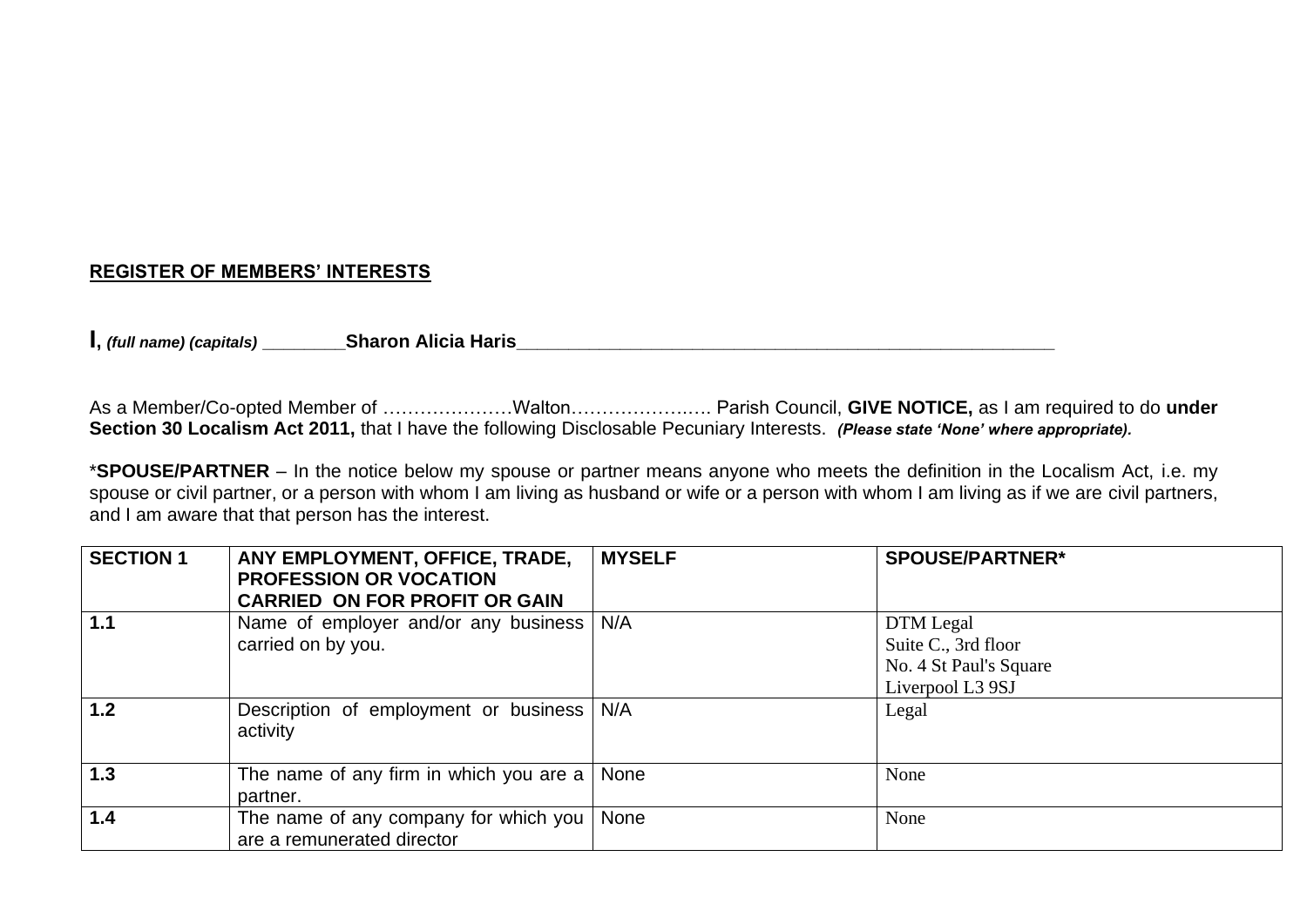| <b>SECTION 2</b> | <b>SPONSORSHIP</b>                                                                                                                                                                                               | <b>MYSELF</b>                                                                                                                | <b>SPOUSE/PARTNER</b>                                                                                                        |
|------------------|------------------------------------------------------------------------------------------------------------------------------------------------------------------------------------------------------------------|------------------------------------------------------------------------------------------------------------------------------|------------------------------------------------------------------------------------------------------------------------------|
| 2.1              | Any payment or provision of any other<br>financial benefit (other than from the<br>Council) in respect of any expenses<br>incurred in carrying out duties as a<br>or towards the election<br>Member<br>expenses. | None                                                                                                                         | None                                                                                                                         |
|                  | This includes any payment or financial<br>benefit from a Trade Union within the<br>meaning of the Trade Union and Labour<br>Relations (Consolidation) Act 1992 (a)                                               |                                                                                                                              |                                                                                                                              |
| <b>SECTION 3</b> | <b>CONTRACTS</b>                                                                                                                                                                                                 | <b>MYSELF</b>                                                                                                                | <b>SPOUSE/PARTNER</b>                                                                                                        |
|                  | Any contract which is made between you<br>(or a body in which the relevant person<br>has a beneficial interest) and the Council.                                                                                 | <b>None</b>                                                                                                                  | <b>None</b>                                                                                                                  |
|                  | (a) under which goods or services are to<br>be provided or works are to be executed;<br>and:                                                                                                                     | N/A                                                                                                                          | N/A                                                                                                                          |
|                  | (b) which has not been fully discharged.                                                                                                                                                                         | N/A                                                                                                                          | N/A                                                                                                                          |
| <b>SECTION 4</b> | <b>LAND</b>                                                                                                                                                                                                      | <b>MYSELF</b>                                                                                                                | <b>SPOUSE/PARTNER</b>                                                                                                        |
|                  | Any beneficial interest you have in land<br>which is within the area of the Council.                                                                                                                             | <b>Hereford House</b><br><b>Porch House Farm</b><br><b>Runcorn Road</b><br><b>Higher Walton</b><br><b>Warrington WA4 6TW</b> | <b>Hereford House</b><br><b>Porch House Farm</b><br><b>Runcorn Road</b><br><b>Higher Walton</b><br><b>Warrington WA4 6TW</b> |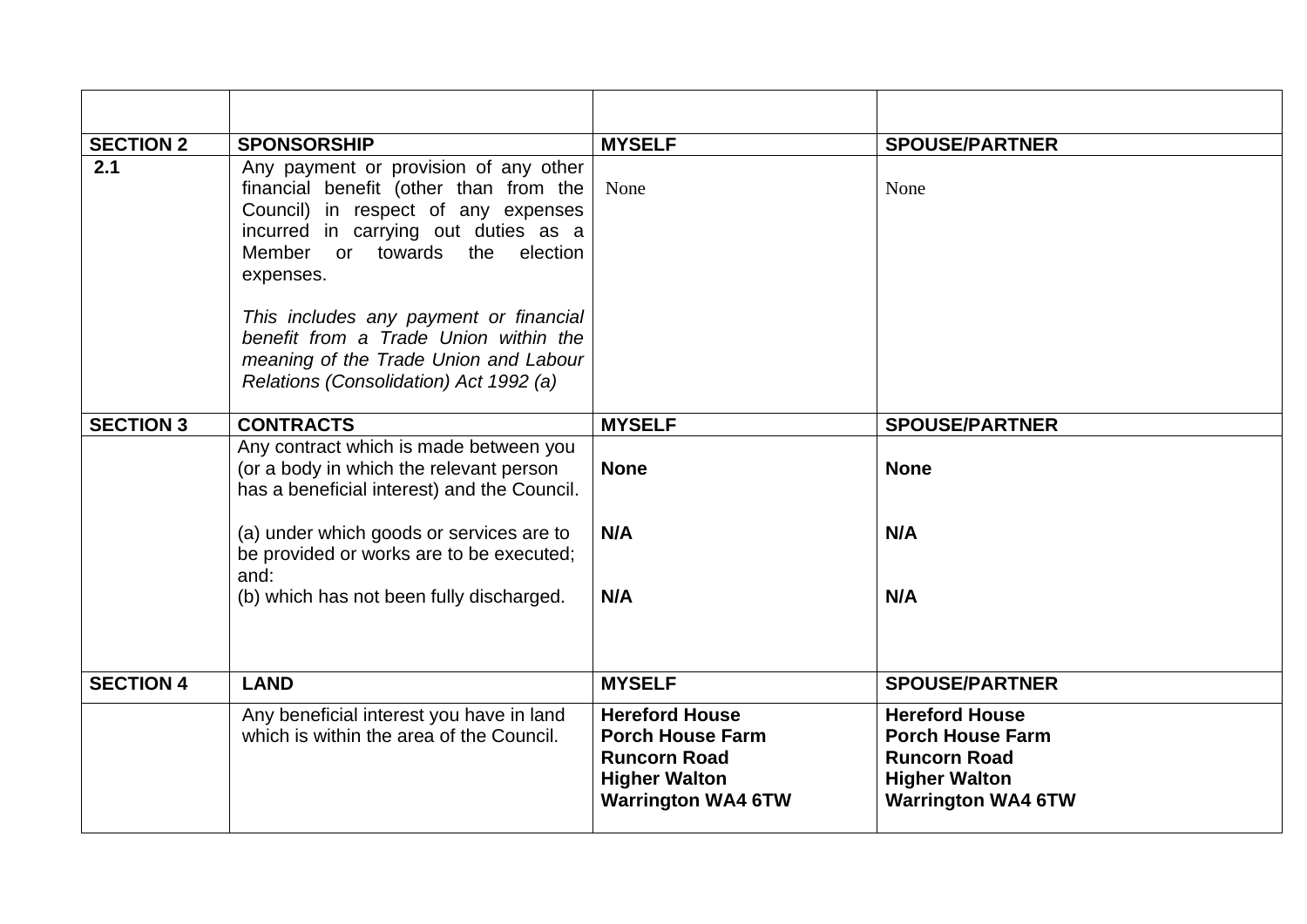| <b>SECTION 5</b> | <b>LICENCES</b>                                                                                                                                                                                     | <b>MYSELF</b> | <b>SPOUSE/PARTNER</b> |
|------------------|-----------------------------------------------------------------------------------------------------------------------------------------------------------------------------------------------------|---------------|-----------------------|
| 5.1              | Any licence (alone or jointly with others)<br>to occupy land in the area of the Council<br>for a month or longer                                                                                    | <b>None</b>   | <b>None</b>           |
| <b>SECTION 6</b> | <b>CORPORATE TENANCIES</b>                                                                                                                                                                          | <b>MYSELF</b> | <b>SPOUSE/PARTNER</b> |
| 6.1              | Any tenancy where (to your knowledge) -<br>(a) The landlord is the Council named<br>above; and<br>(b) The tenant is a body in which the<br>relevant person has a beneficial interest.               | None          | None                  |
| <b>SECTION 7</b> | <b>SECURITIES</b>                                                                                                                                                                                   | <b>MYSELF</b> | <b>SPOUSE/PARTNER</b> |
| 7.1              | Any beneficial interest in securities of a<br>body where:-                                                                                                                                          | None          | None                  |
|                  | that body (to my knowledge) has a<br>(a)<br>place of business or land in the<br>area of the Council; and                                                                                            | N/A           | N/A                   |
|                  | $either -$<br>(b)                                                                                                                                                                                   | N/A           | N/A                   |
|                  | the total nominal value of the<br>(i)<br>securities exceeds £25,000 or one<br>hundredth of the total issued<br>share capital of that body; or                                                       |               |                       |
|                  | if the share capital of that body is<br>(ii)<br>of more than one class, the total<br>nominal value of the shares of any<br>one class in which has a beneficial<br>interest exceeds one hundredth of |               |                       |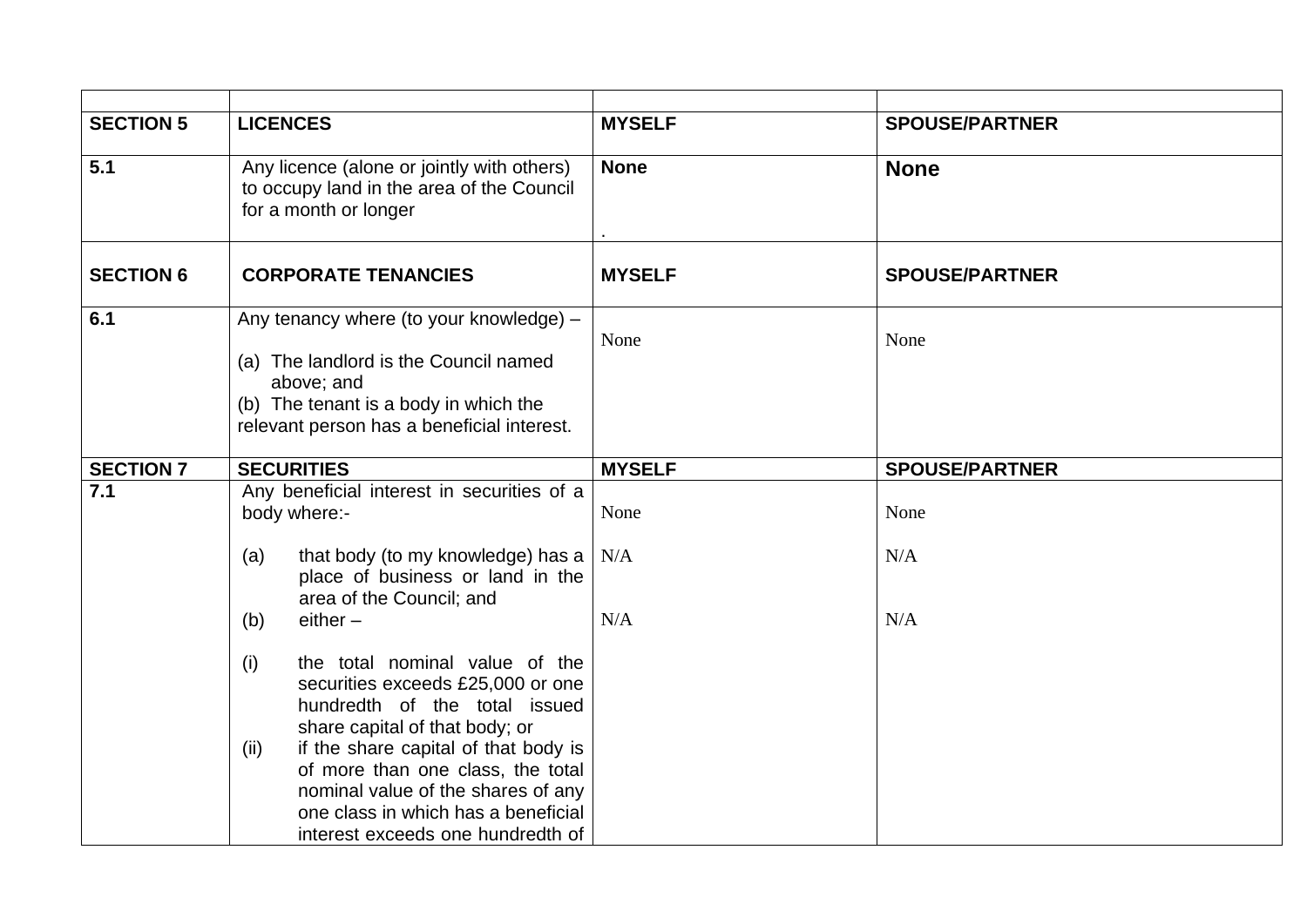| the total issued share capital of |  |
|-----------------------------------|--|
| that class.                       |  |
|                                   |  |

## **SENSITIVE INTERESTS**

I have/have not got any Sensitive Interests as defined by Section 32\*\* Localism Act 2011 and the Monitoring Officer considers that disclosure could lead to the risk of violence or intimidation. *(Delete as appropriate)*

## **NOTIFICATION OF CHANGE OF CIRCUMSTANCES**

A Member must, within 28 days of becoming aware of any change to the interests specified above, provide written notification to the Monitoring Officer, of that change.

### **MEMBER'S SIGNATURE**

| <b>Date</b>                                  | 13th May 2021               |
|----------------------------------------------|-----------------------------|
| <b>Member's Name</b><br>(Capitals - in full) | <b>SHARON ALICIA HARRIS</b> |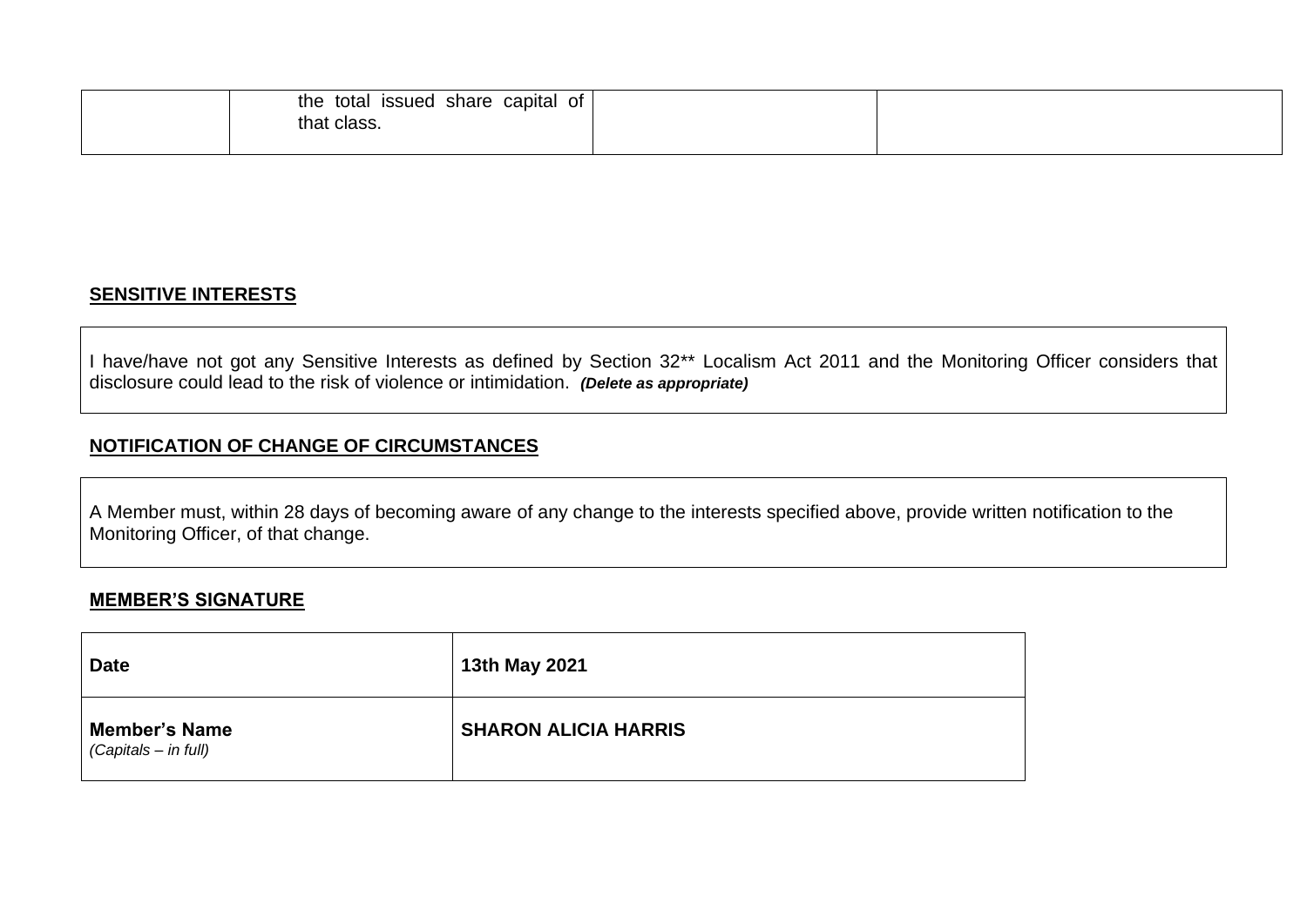| <b>Member's signature</b> | $-22$ |
|---------------------------|-------|
|                           |       |

\*\* Section 32 – If the interest is entered in the Authority's register, copies of the register that are made available for inspection and any published version of the register must not include details of the interest, but may state that the Member or Co-opted Member has an interest, the details of which are withheld under this sub-section.

## **OTHER INTERESTS**

## **Membership of Organisations**

I am a member of, or I am in a position of general control or management in:-

1. Any body to which I have been appointed or nominated by the Council None

2. Any body exercising functions of a public nature (eg school governing body or another council):

**Stockton Heath Parish Councillor**

**Trustee - Walton Lea Board of Trustees**

3. Any body directed to charitable purposes: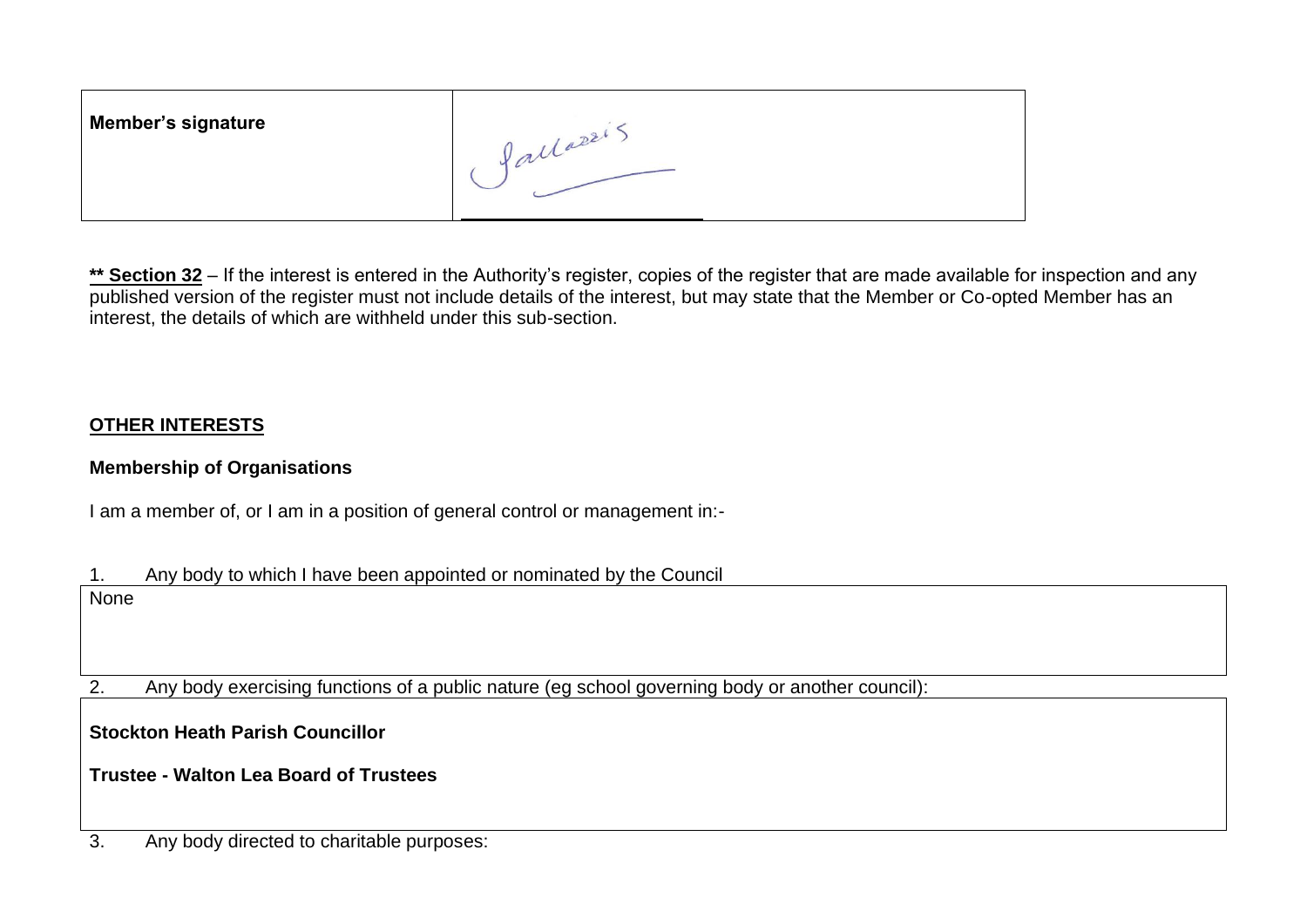| w<br>۰.<br>I |  |
|--------------|--|
|--------------|--|

4. Any body, one of whose principal purposes includes the influence of public opinion or policy (including any political party or trade union):

Member of the Liberal Democrat Party

#### **MEMBER'S SIGNATURE**

| <b>Date</b>                                  | 13th May 2021               |
|----------------------------------------------|-----------------------------|
| <b>Member's Name</b><br>(Capitals - in full) | <b>SHARON ALICIA HARRIS</b> |
| <b>Member's signature</b>                    | fallazzi 5                  |

# **RECEIPT BY MONITORING OFFICER**